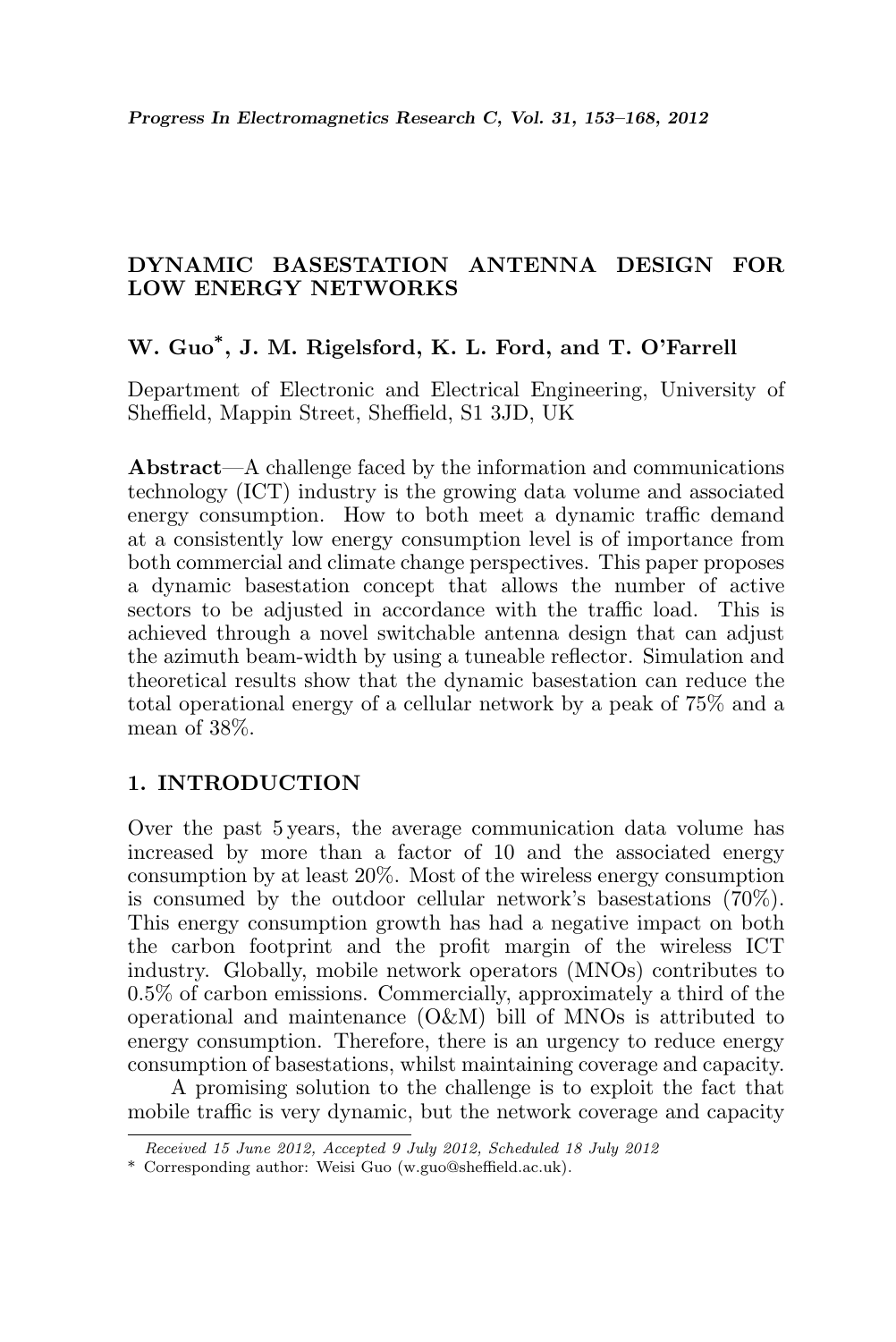is very static. By adapting the coverage and capacity in accordance to the traffic environment, significant energy can be saved [1].

A key consideration of basestation (BS) design is to maximize spectrum reuse. This is achieved by *sectorization*, so that a BS consists of multiple sectors with directional antennas. The azimuth beamwidth of the antennas pre-dominantly depends on the number of sectors. Generally speaking, the amount of bandwidth and the power consumption at the BS scales linearly with the number of sectors [2]. Typically, a network consisting of multiple BSs is deployed to meet an offered peak traffic rate [3]. In the temporal domain, the traffic intensity typically varies by 4 to 6 folds during the course of a day. In the spatial domain, the traffic intensity between BSs can vary by up to 10 folds.

The challenge addressed in this paper is how to design a dynamic BS that can meet the peak traffic demand, but consume the minimum amount of energy across the variations. The system level energy and capacity performance of this proposed BS is analyzed in the context of a multi-cell multi-user simulator.

### 1.1. Existing Techniques

Existing literature has proposed a variety of energy efficient techniques, which can be categorized into the following:

- *Offloading*: offloading a certain proportion of the data from high energy BSs to low energy nodes, i.e., from macro-BSs to relays [4]. The advantage of this technique is that the coverage pattern of the network has not changed dramatically, but the energy saved is not dramatic due to the fact that all existing infrastructure remains active and additional nodes are inserted [5].
- *Sleep Mode:* switch-off certain BSs that experience a low traffic demand [1]. The advantage of this technique is that by switching-off infrastructure, a significant amount of energy is saved. However, coordinating which BSs to switch-off, as well as predicting the subsequent coverage pattern is challenging.

In order to maximize the performance of the aforementioned techniques, generally some level of re-deployment of BSs and internode coordination is needed [6]. For cost reasons, there is a reluctancy for MNOs to implement extensive inter-BS coordination interfaces or to re-deploy the network. Therefore, a pragmatic energy-efficient solution must incorporate the following features:

(i) Scalability: significantly reduce energy consumption with lower offered traffic rate.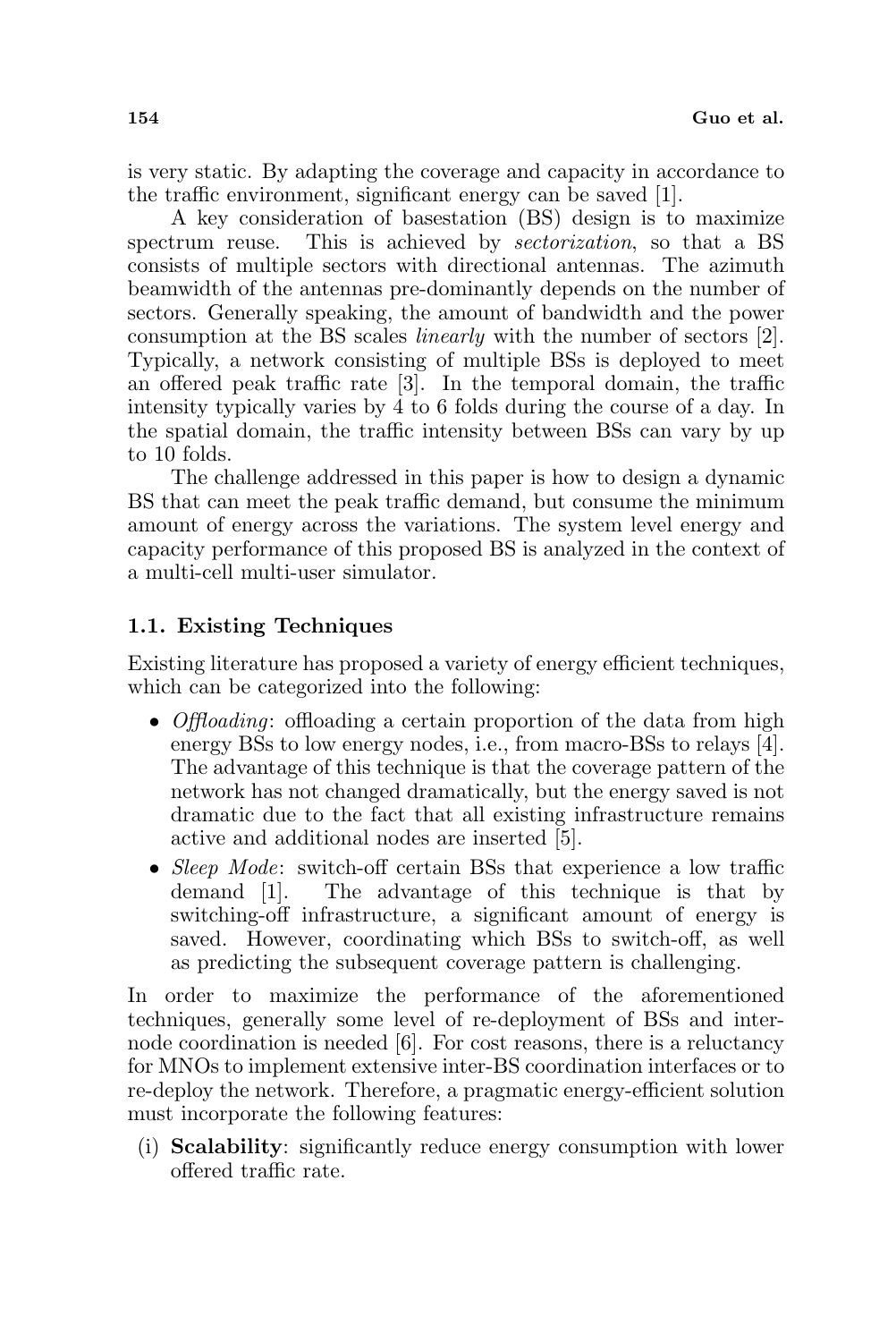Progress In Electromagnetics Research C, Vol. 31, 2012 155

- (ii) Reliability: not incur unexpected coverage changes and cause outages.
- (iii) Pragmatic: does not require inter-BS coordination, networkwide control, or the installation of new network elements.

In order to achieve this, dynamic BS design and its application has been proposed before in various forms on a system level [7–9] and on an antenna design level [10–12].

To date, adaptive antennas for cellular networks have included designs for dual-band operation where the frequency band of operation can be electronically switched [13, 14] and designs which can be switched between omni-directional and sectorized radiation patterns [12, 15, 16]. The designs proposed in [15, 16] comprises highgain collinear antenna surrounded by an active cylindrical frequency selective surface (FSS). By electronically controlling the state of the FSS a directive radiation pattern can be obtained that can be swept in the entire azimuth plane, or if the FSS is switched off omni-directional coverage can be provided. The disadvantage of this design and similar designs is that that resultant BS is capacity-limited as all users share the same RF feed regardless of the configuration.

## 1.2. Proposed Solution

One promising concept that can efficiently scale energy consumption with the traffic load, is to allow the BS to dynamically switch between:

- High Capacity-High Energy: multiple directional sectors, during periods of high traffic.
- Low Capacity-Low Energy: single omni-directional sector, during periods of low traffic.

Given that the offered traffic varies in time and space, a scalable radio-access-network (RAN) should consist of multiple BSs that have different number of sectors, that can change in accordance with the traffic environment. Each BS only needs to be aware of its own traffic load and does not need knowledge on the state of neighbouring BSs. Furthermore, no additional infrastructure or network-wide controller is required in the network. The antenna design itself doesn't save energy, but it enables the BSs to dynamically sleep and wake its sectors. The two primary BS designs considered in this paper are:

• Reference BS: 6-sector BS that maintains all the sectors as active across all traffic variations. The transmission energy consumption is scaled linearly with the offered traffic.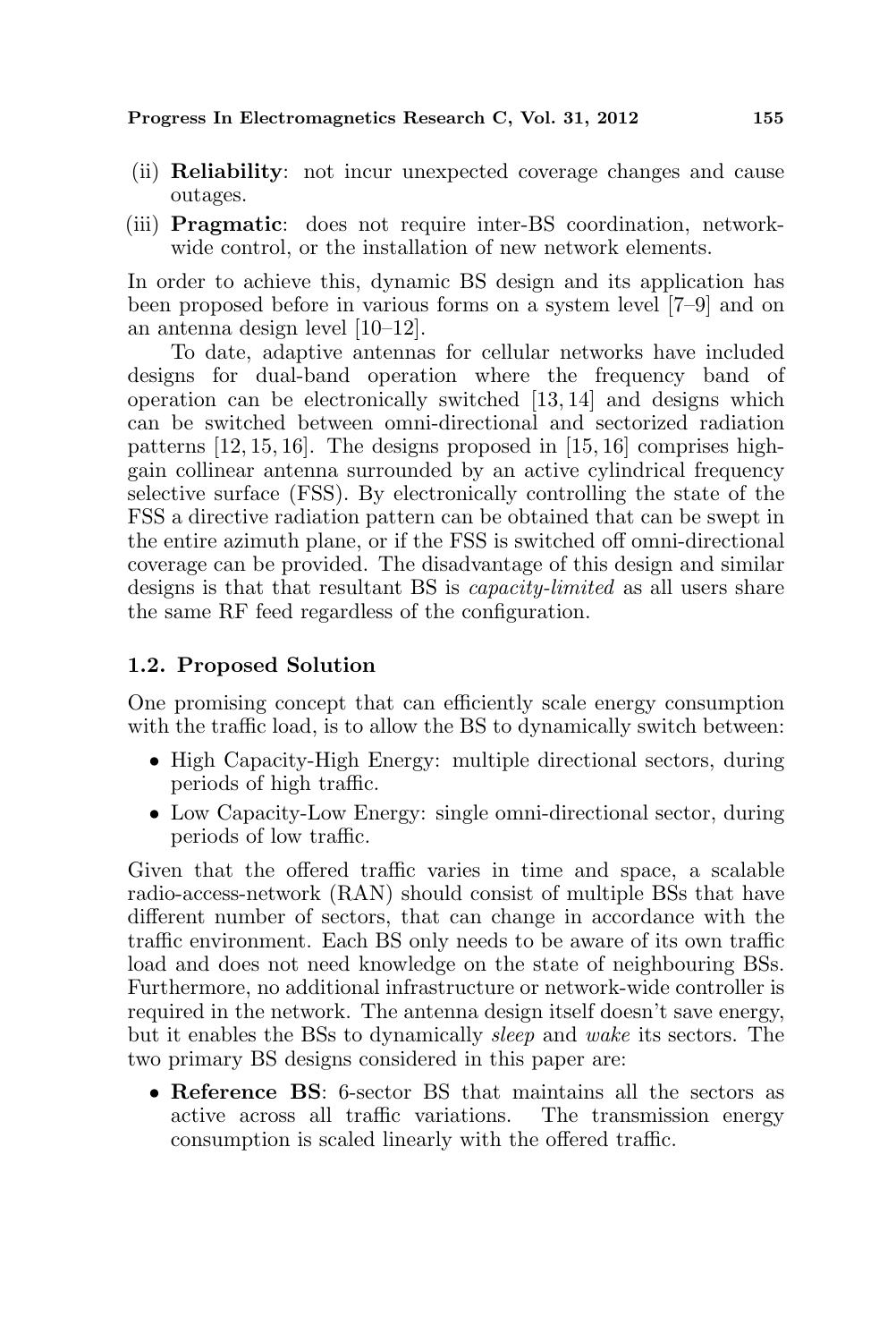

Figure 1. Dynamic BS's operational modes (top) and mean received SINR plots (bottom) across different traffic loads: (a) 6 sectors, (b) 3 sectors, (c) 1 sector.

• Dynamic BS: 6-sector BS that dynamically switches-off its sectors and adapts the antenna beam pattern in accordance, as shown in Figure 1.

In order to achieve this, the BS has to either switch between different antenna types or employ an adaptive antenna that can change its beam pattern.

Whilst this idea has been proposed before on a system-level [8, 9] and antenna-level [15, 16], to the best of our knowledge no jointconsideration in terms of energy-efficiency has been considered. Furthermore the proposed antenna design is novel and has the following benefits over existing designs:

• increased coverage due to adaptive beam-forming and gain control. To date, research has predominantly focused on the control of the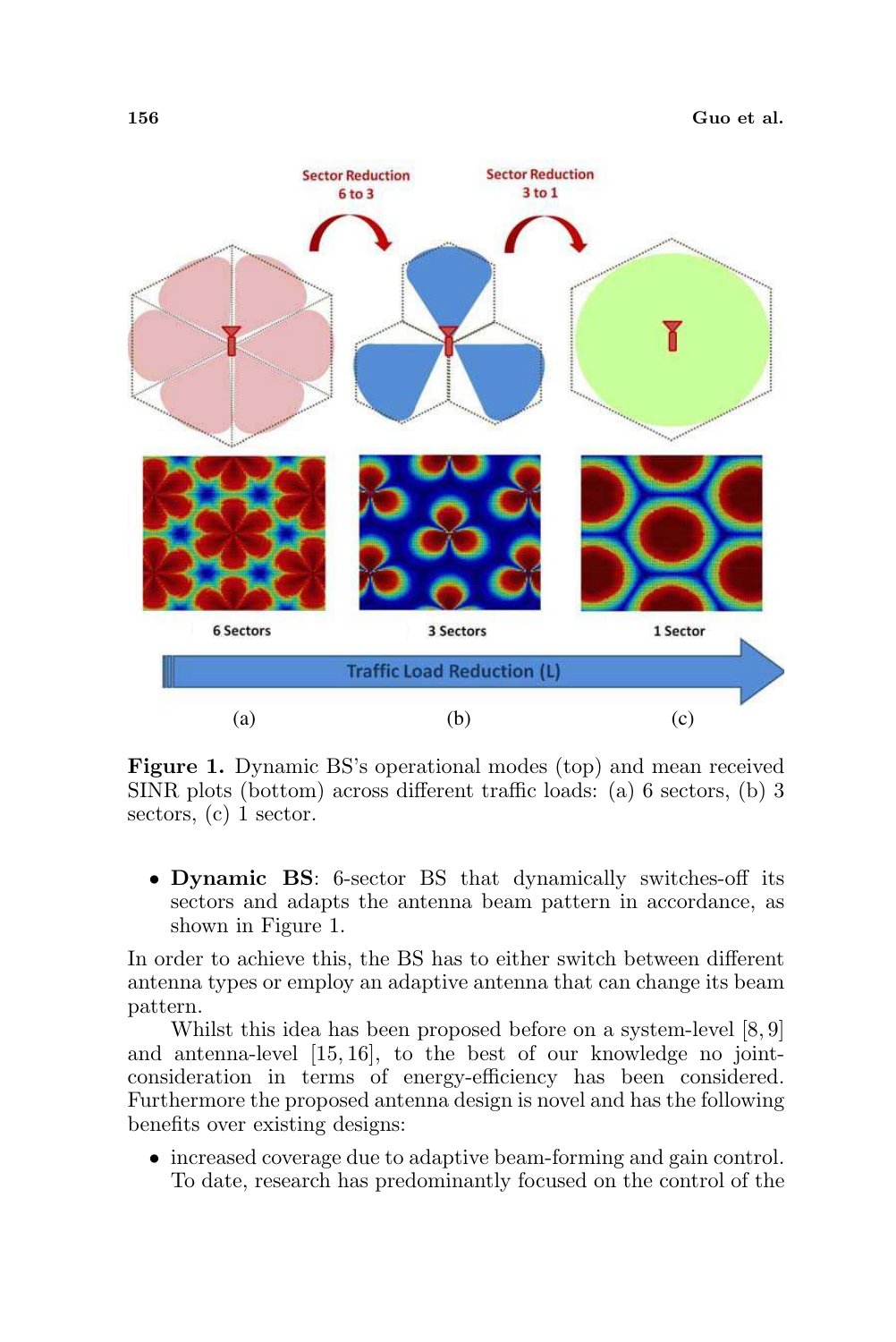elevation beamwidth and electrical down-tilt of antenna systems. This can be achieved by traditional amplitude and phase control of the antenna array [11, 17] or using time modulated linear arrays (TMLAs) where the main beam direction is controlled by altering the switch-on time sequence of each element in the array [18];

- lower transmit power requirements due to optimized transmission towards the user. This can include aspects of elevation beamwidth optimization but also azimuth beamwidth control for micro- or pico-BSs [19, 20];
- improved link quality due to spatial or polarization diversity gain. Presently, cellular RANs combine spatial diversity between BSs, and polarization diversity within a BS. Many examples of suitable antennas are available in the literature [21–23]. Current research focus is towards multiple-input multiple-output (MIMO) communication techniques which make use of multi-element antenna arrays at both the transmitter and the receiver of a radio link. MIMO has been theoretically shown to drastically improve the capacity over more traditional single-input single-output (SISO) or single-input multiple-output (SIMO) systems [24].

The paper's system and antenna integrated study considers multi-BS interference and total energy consumption. This paper demonstrates that the proposed adaptive antenna design is simple and significant energy can be saved compared to a reference BS design. The paper presents the dynamic BS design in Section 2 and how it incorporates into the network in Section 3. The theoretical relationship between traffic load and energy consumption, as well as theoretical bounds is shown in Section 4. The results for the energy saved is shown in Section 5.

# 2. DYNAMIC BS DESIGN

## 2.1. Reconfigurable Antenna Concept

The schematic for a reconfigurable directional to omni-directional antenna system is presented in Figure 2(a). This particular design is for a 3-sector to a 1-sector BS, which can be extended to multi-sectors such as that envisage in Figure 1. The design uses a combination of a radiating dipole and a folded reflector to provide the required beam reconfigurability. The reflector considered comprises of an array of 6 horizontal metallic strips of length,  $w$ , with three vertical strips equally spaced across each half of the reflector. The vertical strips provide the reconfigurability via an array of PIN diodes connected in series with the vertical strips: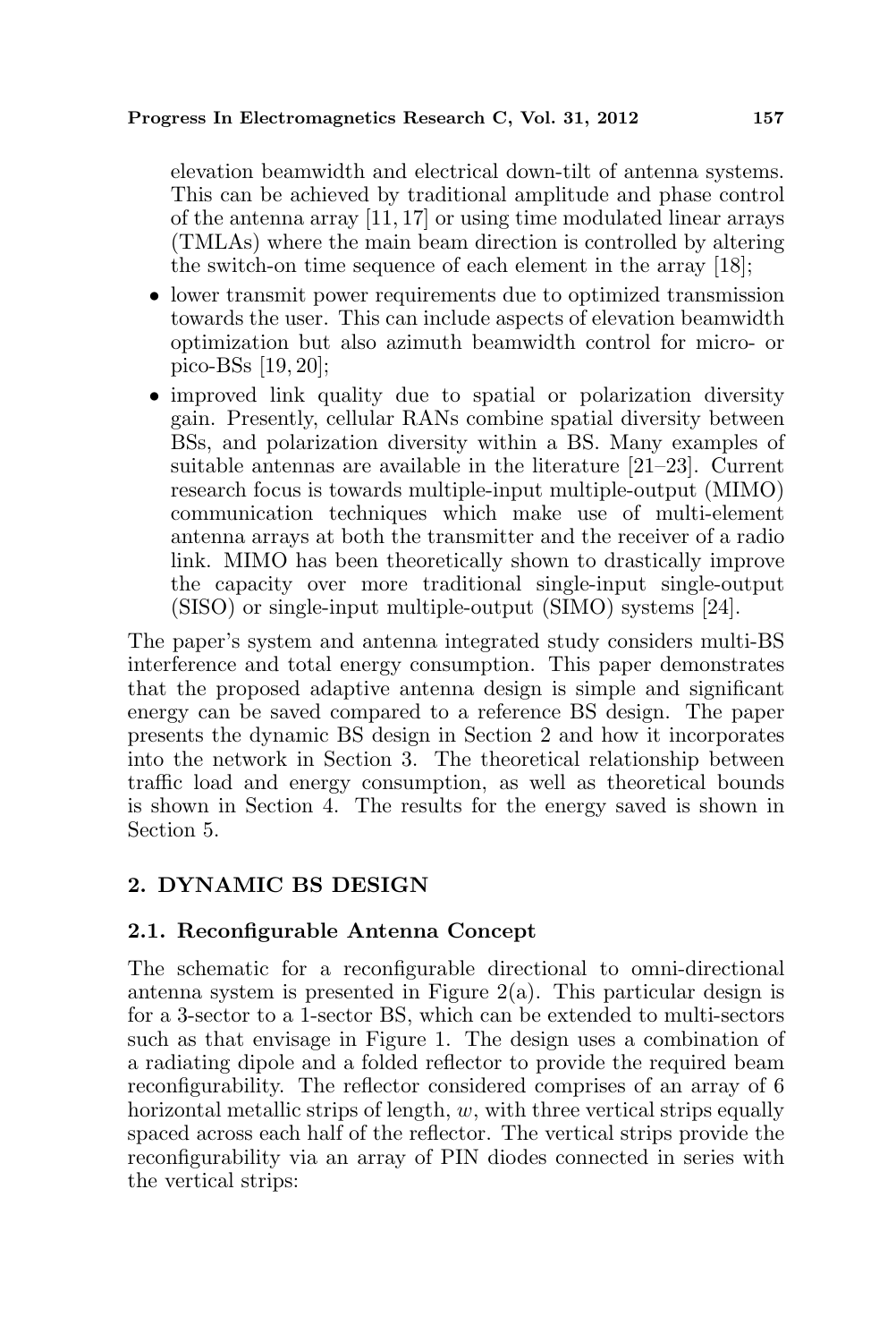- When the diodes are conducting, each face of the reflector appears as a continuous metallic sheet, due to the short electrical spacing of the vertical strips. Combined with the 120◦ folded reflector this provides the 75◦ azimuth beamwidth for the directional case.
- When the diodes are non-conducting, the reflector appears as a capacitive grating, which is partially transparent and hence provides the omni-directional beam pattern. In this case the radiating element is a centre fed dipole spaced a quarter wavelength,  $h$ , from the reflector.



Figure 2. (a) Schematic of reconfigurable antenna; Azimuth and Elevation gain patterns for: (b) the 3-dipole; (c) 12 element antenna array.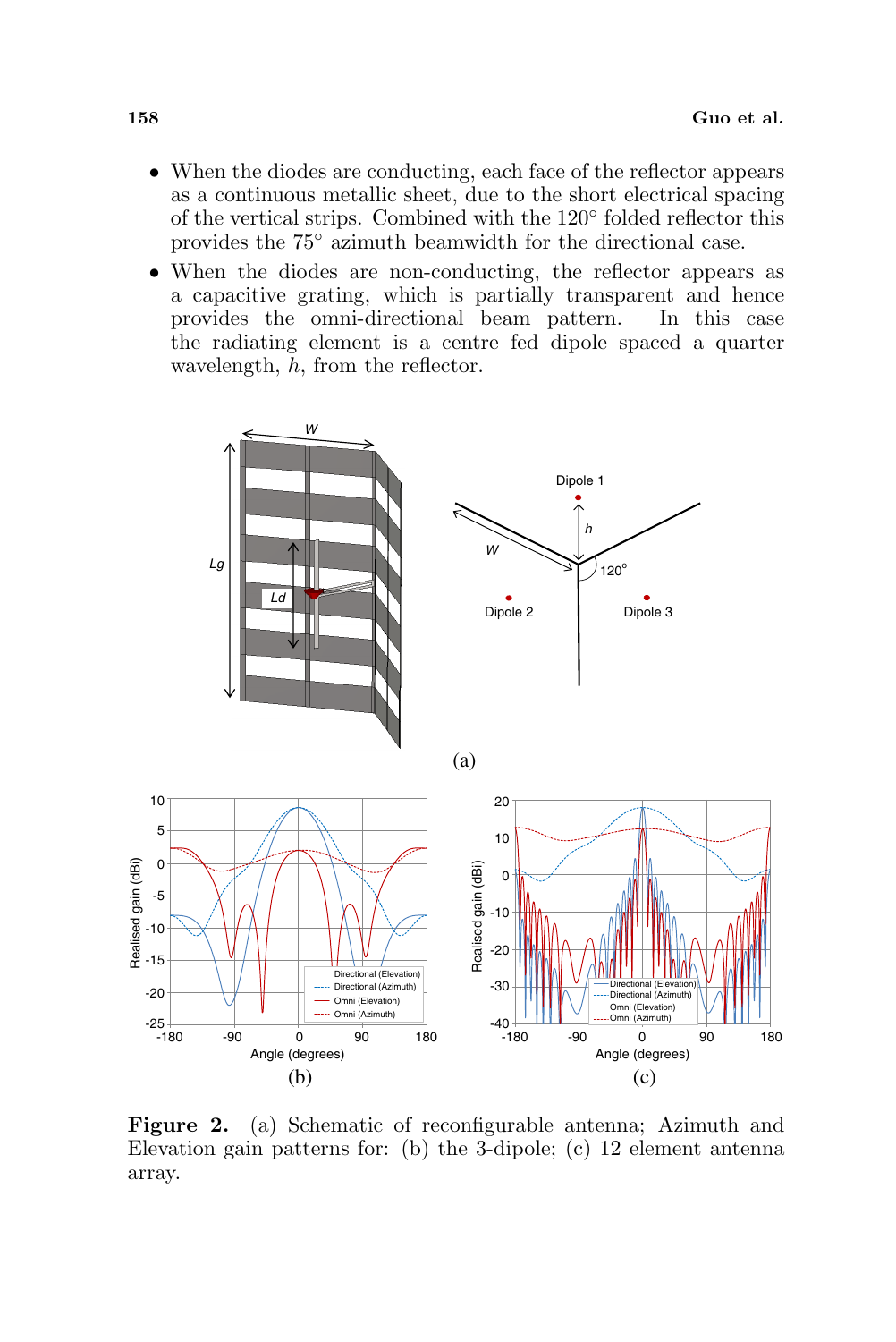The full 3-sector array would comprise of a further two dipoles rotated 120◦ apart and an additional reflector.

### 2.2. Antenna Simulation Plots

Electromagnetic simulations of the antenna were carried out using Computer Simulation Technology (CST) Microwave Studio, which is a commercial 3D full wave simulator, based on a Finite Integral (FI) technique. Simulations of the realised antenna gain patterns and antenna input match were carried out for the three dipole case and for a 12 element array to provide the required antenna gain. Figures  $2(b)$ and  $2(c)$  show the azimuth and elevation gain patterns for the two cases. In both cases the input match was better than −10 dB over frequency band of interest.

Figure 2(b) shows that with the antenna in the directional mode of operation the −3 dB beamwidth is 73◦ and 56◦ for the azimuth and elevation respectively, with a gain of 8.6 dBi. In the omni directional mode the elevation beamwidth is 100◦ and the azimuth beam is essentially omni-directional with a 2 dBi perturbation. Figure  $2(c)$ shows patterns for the 12 element antenna array having similar azimuth performance as in Figure 2(b). The elevation beamwidth is 6.5<sup>°</sup>, with a gain of 17.5 dBi and 12 dBi for the directional and omni modes. The results meet the requirements for LTE BS deployments [25].

#### 3. SYSTEM MODEL

The LTE dynamic simulator is the VCESIM, which has been developed at the University of Sheffield for industrial members of the Mobile Virtual Centre of Excellence (MVCE). It is a multicell multi-user interference limited simulator and is validated by industrial sponsors Fujitsu and Nokia-Siemens Networks, as well as benchmarking against 3GPP standard's performance [27]. The modeling parameter values are defined in Table 1 and is described in detail in our previous work [28]. The system level simulations employ the following key features:

- Monte-Carlo simulations for a multi-BS multi-user setup.
- Wrap-Around is implemented to create a spherical geographical area in order to eliminate edge effects [29].

For a BS with S sectors (typically, each sector has 1 antenna array), the **Load**  $(L<sub>S</sub>)$  is defined as the ratio between the offered traffic rate  $R_{\text{traffic}}$  and the maximum capacity of the BS  $(R<sub>S</sub>)$ :

$$
L_S = \frac{R_{\text{traffic}}}{R_S}.\tag{1}
$$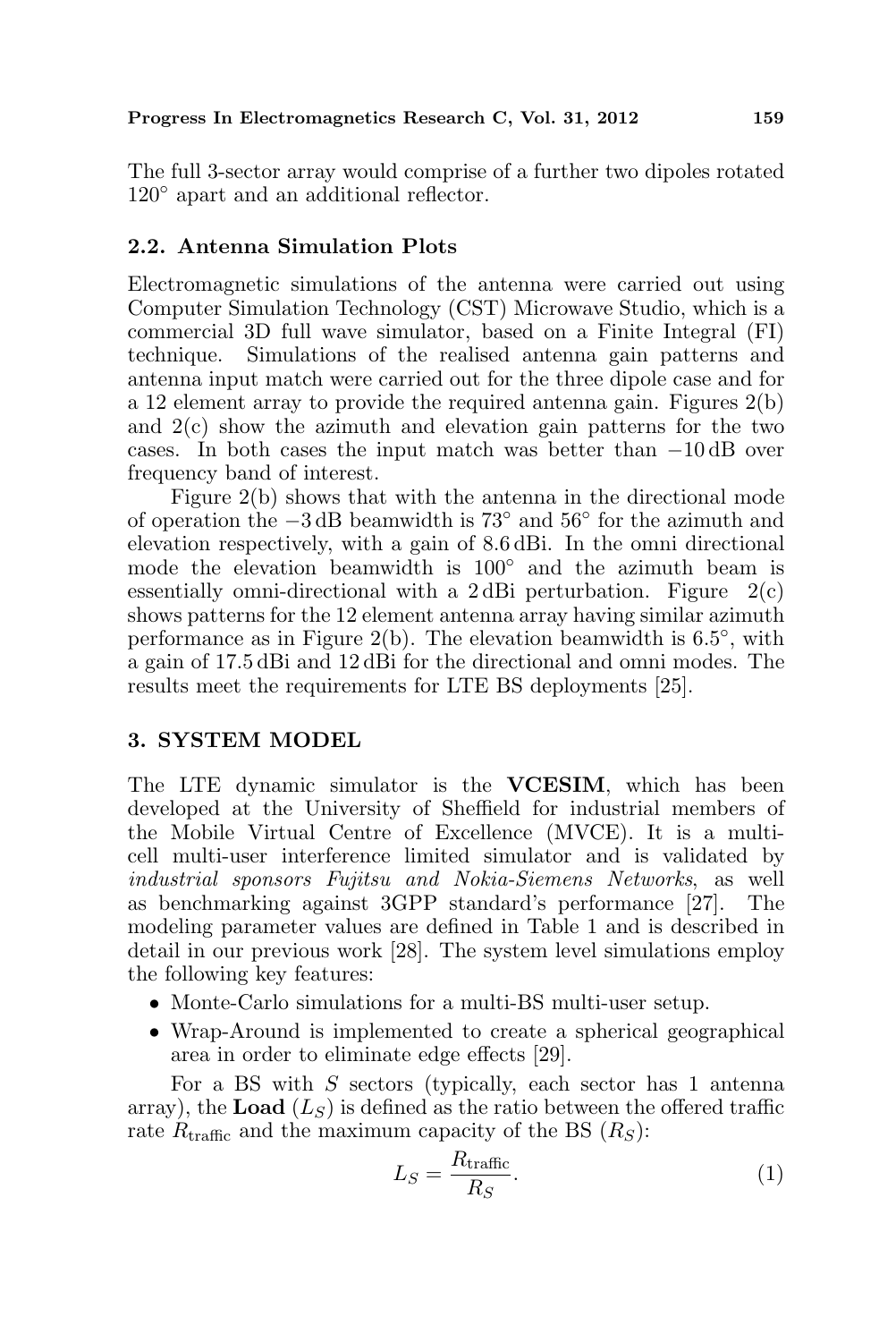| Parameter                  | Symbol            | Value                             |  |  |
|----------------------------|-------------------|-----------------------------------|--|--|
| <b>System Parameters</b>   |                   |                                   |  |  |
| LTE Operating Frequency    | f                 | 2600 MHz                          |  |  |
| Number of BSs in RAN       | $N_{\rm BS}$      | 19                                |  |  |
| Interference Model         |                   | 19 BS Wrap Around                 |  |  |
| Propagation Model          | $\lambda$         | WINNER II [25]                    |  |  |
| Antenna Pattern            | $A(\theta)$       | Figure 2                          |  |  |
| AWGN Power per Subcarrier  | $N_0$             | $6 \times 10^{-17}$ W             |  |  |
| Shadow Fading Variance     | $\sigma_s^2$      | $9\,\mathrm{dB}$                  |  |  |
| Transmission Scheme        |                   | SISO                              |  |  |
| Traffic Load               | $R_{\rm traffic}$ | 0–120 Mbit/s/km <sup>2</sup> [26] |  |  |
| <b>Hardware Parameters</b> |                   |                                   |  |  |
| BS Coverage Radius         | $r_{\rm BS}$      | $200 - 1500$ m                    |  |  |
| <b>BS</b> Transmit Power   | $\boldsymbol{P}$  | $5 - 40$ W                        |  |  |
| Radiohead Efficiency       | $\mu$             | $0.2 - 0.3$                       |  |  |
| Overhead Power             | $P_{\rm OH}$      | $25 - 95$ W                       |  |  |
| Backhaul Power             | $P_{\rm BH}$      | 50W                               |  |  |
| Radiohead Proportion       | Ω                 | $0.32 - 0.58$                     |  |  |
| Sleep Mode Overhead Factor | $\eta$            | $_{0-1}$                          |  |  |

Table 1. System and hardware parameters.

A general model for the total operational power consumption  $P_{\text{BS}}$  for a BS can be broken down into a load dependent and independent parts [28]:

$$
P_{\rm BS} = S\left(\frac{P}{\mu}L_S + P_{\rm OH}\right) + P_{\rm BH} \approx S\left(0.1r_{\rm BS}L_S + r_{\rm BS}^{0.62}\right) + 50,\tag{2}
$$

where each parameter and its typical values are defined in Table 1. The load dependent aspect of the expression is known as the radiohead (RH):  $P_{\text{RH}} = \frac{F}{\mu}$  $\frac{P}{\mu}L_S$  and the load independent is known as the overhead and backhaul  $(P<sub>OH</sub> + P<sub>BH</sub>)$ . This expression can be expressed as a function of the BS coverage radius  $(r_{\text{BS}})$ , by using a curve-fitting approach on the empirical data from [2]. The fitting is accurate, as shown in Figure 3. The benefit of the modified expression is that there is now a relationship between BS coverage range (BS density) and power consumption.

When the sector of a BS is switched off and no-longer transmitting, the paper assumes the overhead power consumption associated with that sector remains at a faction  $\eta$  of the full value. The paper will consider the resulting gains that arise from different values of  $\eta$ , which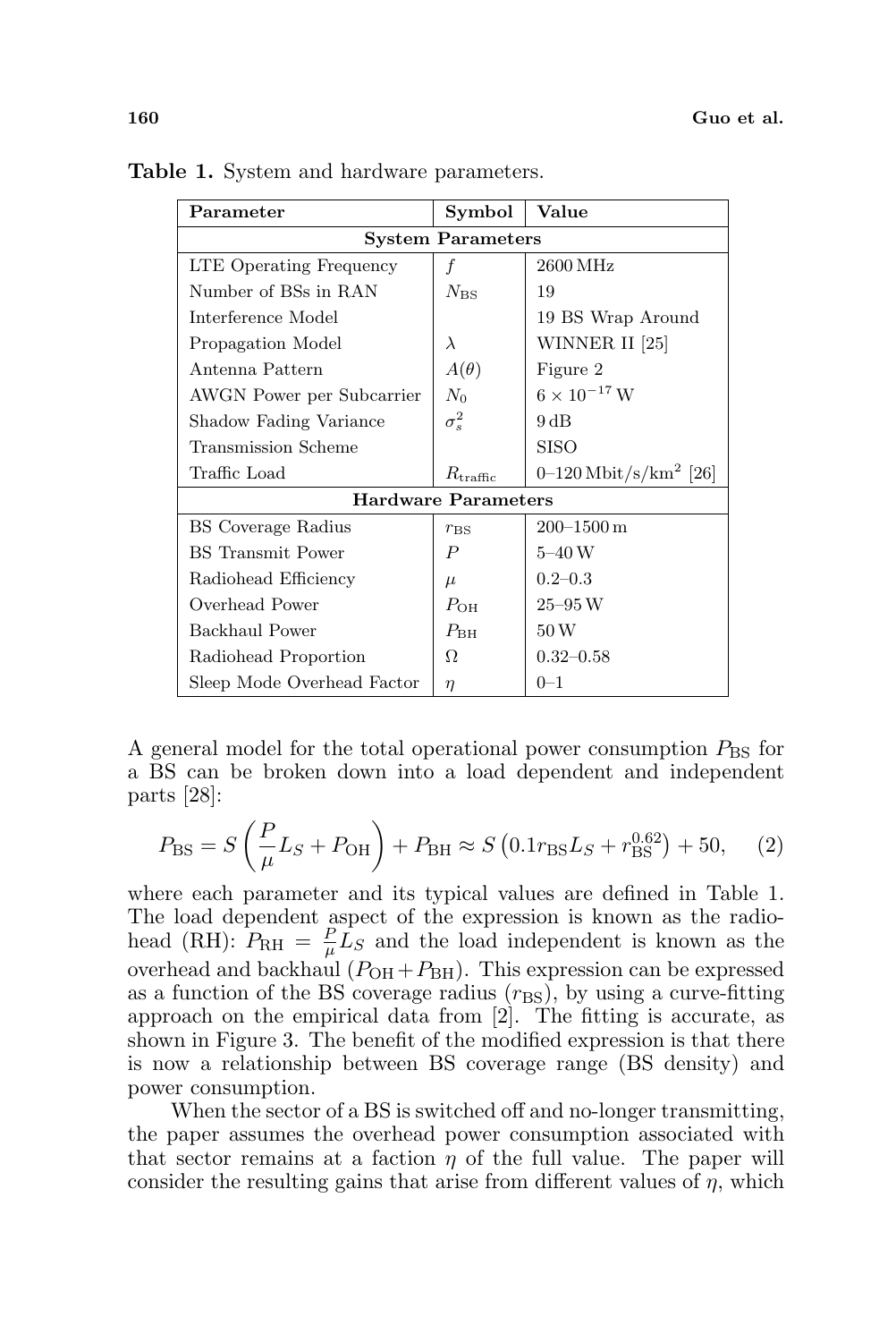

Figure 3. Power consumption per Sector's variation with BS coverage size: Data (symbols) from [2] and theory (line) from expression 2.

typically vary between 0 to 40% [26, 30].

#### 4. ENERGY SAVING BOUNDS

#### 4.1. Reference Bound

The paper defines the energy reduction gain (ERG) as amount of energy saved by a test setup in comparison with a reference setup. The paper first considers the maximum amount of energy that can be saved by the reference BS, as the offered traffic load  $(L)$  varies. The ERG achieved in comparison with peak load is

$$
ERG_{Ref.} = 1 - \frac{P_{BS}(L=1)}{P_{BS}(L)} = (1 - L)\Omega,
$$
  
where: 
$$
\Omega = \frac{\frac{P}{\mu}}{P_{BS}},
$$
 (3)

where for  $L \rightarrow 0$ , the energy saving approaches  $\Omega = 30-50\%$ , depending on the BS technology (expression 2). Therefore, the energy saving gain relative to the peak consumption value is hardware-limited by the ratio between load dependent (radio-head) and total power consumption of the BS.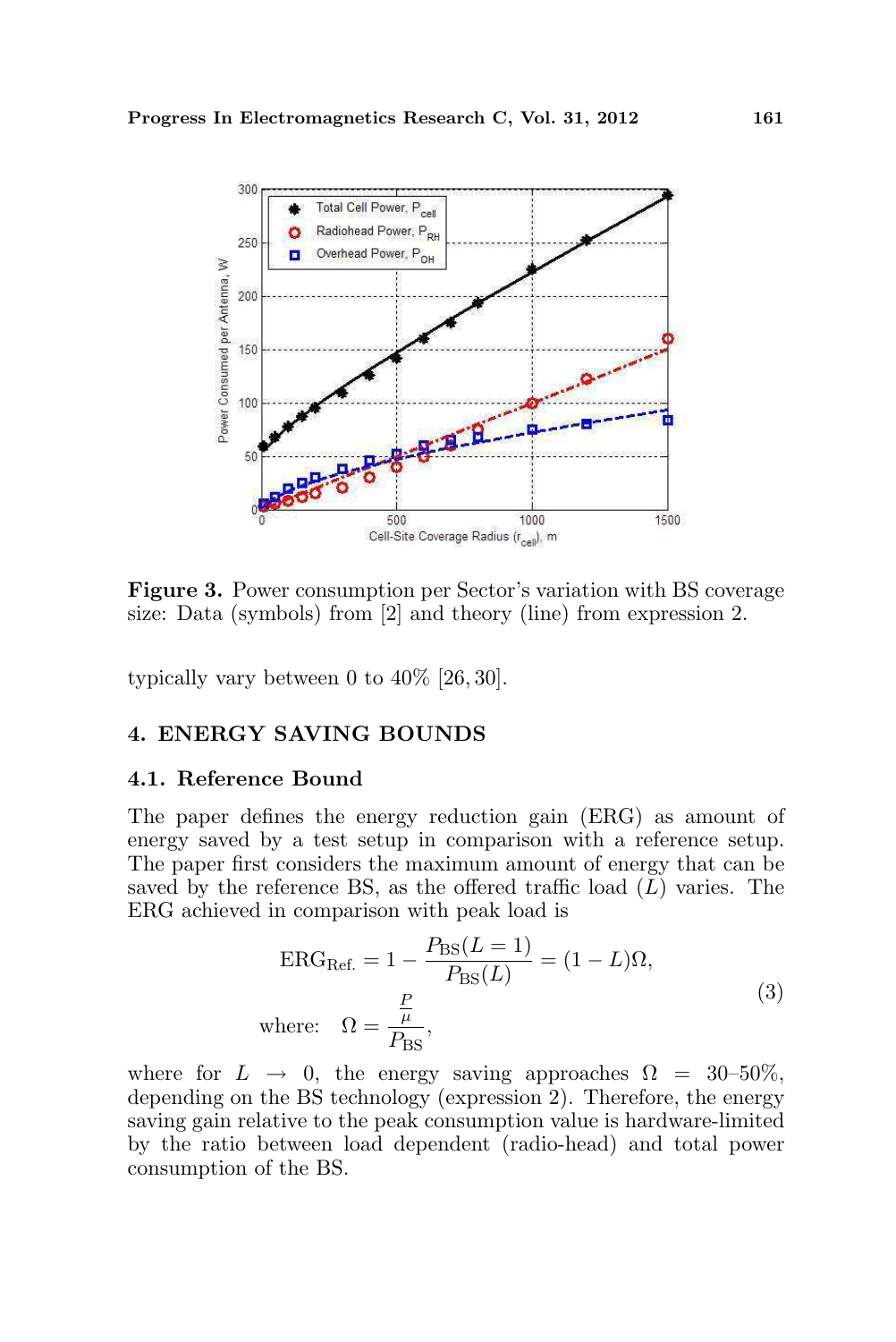| Sectors $(S)$ | BS Capacity $(R_S)$       | Capacity per Sector | Ψ    |
|---------------|---------------------------|---------------------|------|
|               | $R_6 = 52 \text{ Mbit/s}$ | $8.7$ Mbit/s        |      |
|               | $R_3 = 41$ Mbit/s         | $13.7$ Mbit/s       | 0.64 |
|               | $R_1 = 28$ Mbit/s         | $28.7$ Mbit/s       | 0.30 |

Table 2. Dynamic BS performance.

#### 4.2. Dynamic Antenna Reduction Bound

The paper now considers the technique of antenna/sector reduction. Consider a dynamic BS with initially S sectors that yield a BS capacity of  $R<sub>S</sub>$ , and a resultant load  $L<sub>S</sub>$ , as defined in expression 1. Each stage of reduction to S' sectors also reduces the BS capacity to  $R_{S'}$ . The resulting load  $(L_{S})$  on the new BS configuration is:

$$
L_{S'} = \frac{R_{\text{traffic}}}{R_{S'}} = L_S \frac{R_S}{R_{S'}}.\tag{4}
$$

The ERG achieved relative to a peak load power consumption is:

$$
ERG_{Dynamic} = 1 - \frac{P_{BS}(L=1, S)}{P_{BS}(L_{S'}, S')}
$$
  
=  $(1 - \Psi L_S)\Omega + \frac{S - S'}{S}(1 - \eta)(1 - \Omega)$  (5)  
where:  $\Psi = \frac{S'R_S}{SR_{S'}} = \frac{(R_S/S)}{(R_{S'}/S')}.$ 

The factor  $\Psi$  is effectively the ratio between the capacity per sector between a BS with  $S$  sectors and a BS with  $S'$  sectors. A low ratio  $(\Psi < 1)$  would mean that the loss in capacity per BS is low and there is in fact a gain in capacity per sector. The ERG is improved when the value of  $\eta$  is small.

For the considered case of a dynamic BS switching from  $S = 6$  to  $S' = 3$  to  $S' = 1$  sectors, simulation has found the BS capacity and Ψ parameter for different number of sectors and they are presented in Table 2. The decision to switch between sector configurations is based on whether the new configuration's capacity can satisfy the offered traffic load. For an optimistic value of  $\eta = 0$ , the resulting ERG compared to peak load at each stage is:

$$
\begin{aligned} \text{ERG}_{\text{Dynamic}} &= (1 - L_S)\Omega & \text{for:} \ R_{\text{traffic}} > R_{S'=3} \\ &= (1 - 0.64L_S)\Omega + \frac{1}{2}(1 - \Omega) & \text{for:} \ R_{\text{traffic}} > R_{S'=1} \\ &= (1 - 0.30L_S)\Omega + \frac{5}{6}(1 - \Omega) & \text{for:} \ R_{\text{traffic}} < R_{S'=1}. \end{aligned} \tag{6}
$$

The bound approaches:

$$
ERG_{Dynamic} \to \Omega + \frac{S - S'}{S} (1 - \Omega), \tag{7}
$$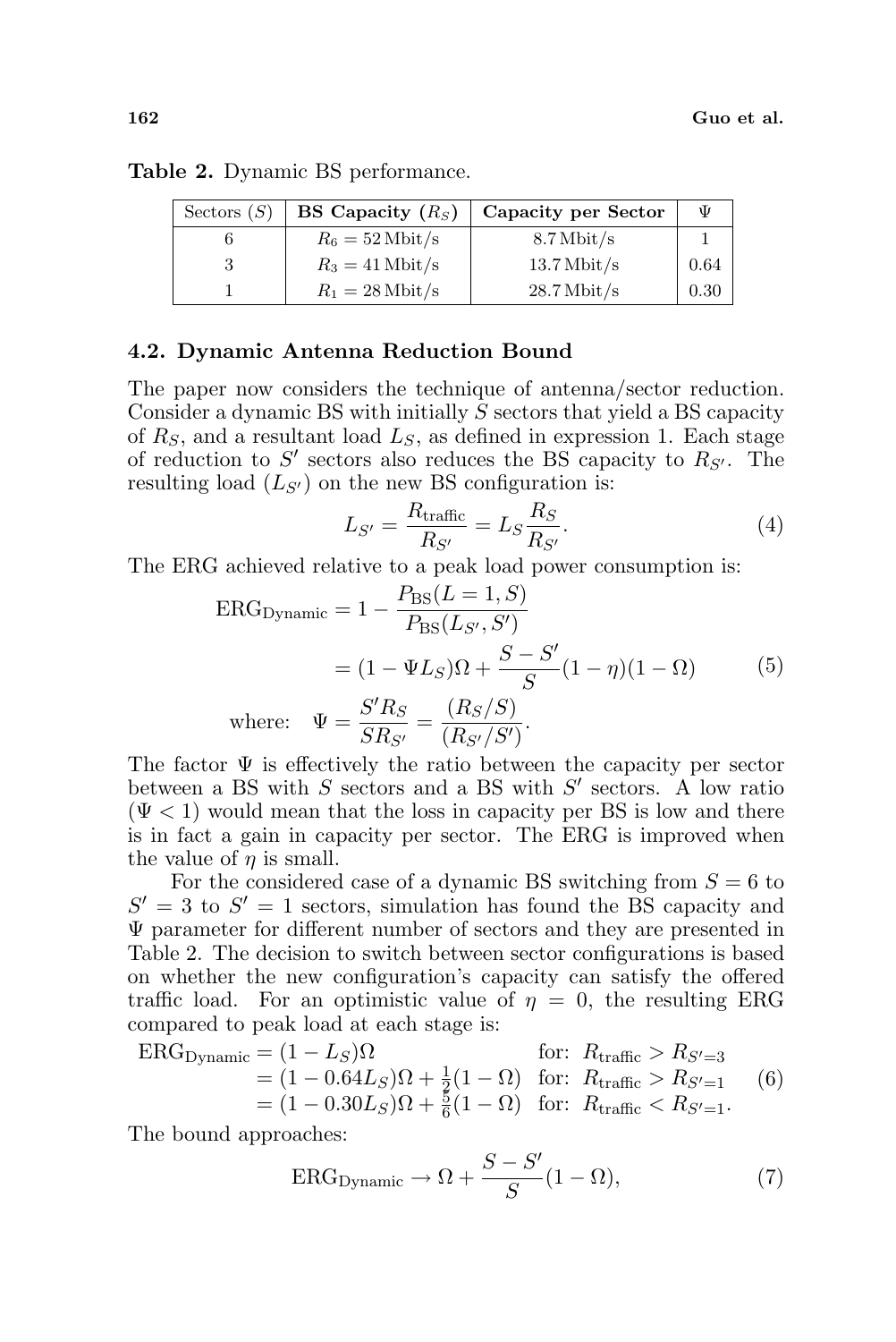#### Progress In Electromagnetics Research C, Vol. 31, 2012 163

which is 88–91% for  $L \rightarrow 0$ ,  $S = 6$ ,  $S' = 1$ ,  $\eta = 0$  and  $\Omega = 0.3$ to 0.5 (BS size and technology dependent). This is an improvement over the reference BS energy savings given in 3, which was limited by  $\Omega = 30{\text -}50\%$ . For a given load, the ERG is amplified by a low Ψ and a high Ω value. A low Ψ value results from achieving the greatest capacity with the lowest number of sectors active. A large Ω results from BSs that have a greater proportion of load dependent power consumption (typically large macro-BSs, as shown in Figure 3).

## 4.3. Summary

The most energy efficient dynamic BS design has the following properties:

- Scalability: reducing the number of sectors doesn't result in a severe loss in capacity  $(\Psi)$ .
- Low Overhead: most of the power consumption of the BS is load dependent  $(\Omega)$ .

The scalability can be achieved with a strong omni-directional antenna design and the low-overhead can be achieved by reducing the power consumption of cooling and signal-processing units. When comparing the energy consumption of the dynamic and reference BSs, the ERG bound approaches  $\frac{S-S'}{S}$  for  $\eta = 0$  and  $L_{S'} = 0$ . The precise load bound approaches  $\frac{1}{s}$  for  $\eta = 0$  and  $E_{S'} = 0$ . The precise load dependent energy saving of the dynamic BS compared to the reference BS is examined in the next section's multi-cell RAN results.

## 5. RESULTS

## 5.1. Traffic Variation

The paper now considers how the power consumption value changes for each BS as the offered traffic varies. The results presented in Figure 4 are obtained using both theoretical expressions (lines) and accurate system simulation results (symbols). The model considers macro-BSs with a hardware factor of  $\Omega = 0.5$  [2] and various values of the sleepmode parameter  $\eta$ .

In comparison with the *reference BS*, the mean upper-bound energy saving of 44\%  $(\eta = 0)$  and the lower-bound saving is 11\%  $(\eta = 1)$ . Furthermore, a larger  $(\Omega)$  value will amplify the ERG improvements. It can be seen that for every  $\eta$  value, the energy saved is equal or greater than the reference system, for any offered traffic rate.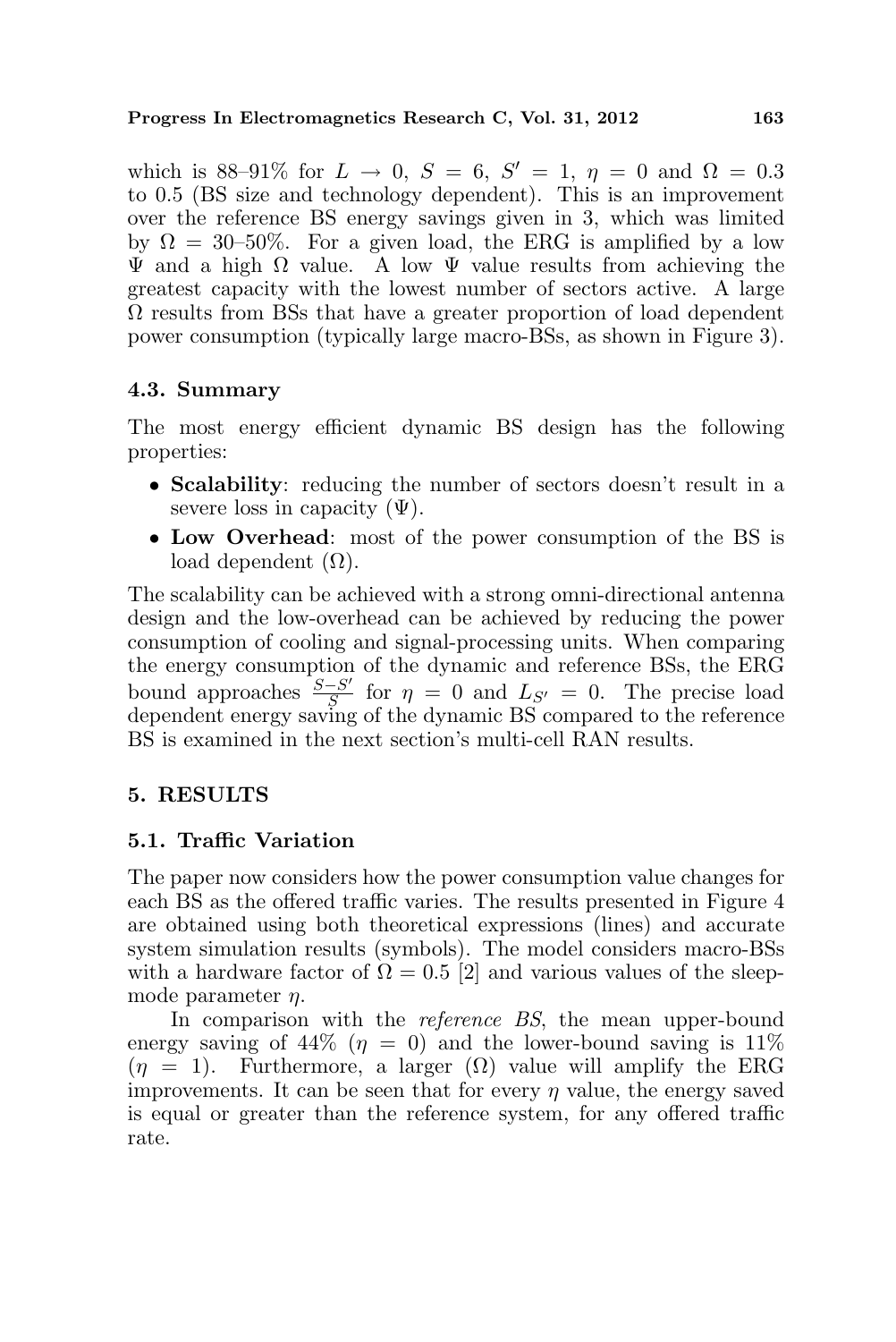

**Figure 4.** Power consumption variation with traffic load and  $\eta$  for a macro-BS ( $r_{\rm BS} = 1500 \,\rm m$ ,  $\Omega = 0.5$ ). Simulation (symbols) and theory (lines).

### 5.2. Urban Traffic Model

The paper now considers how the traffic rate actually varies across the duration of a day. The typical data traffic intensity of a European urban area is dominated by long periods of low load (night and mornings) and short periods of peak traffic load (day and evenings) [26].

The results in Figure 5 show that the greatest energy saving is achieved at the lowest load times, which typically occur during the early hours of the morning  $(3-7 \text{ am})$ , with an energy saving of  $75\%$ compared to reference. During the evening, the network is typically operating at full buffer and the associated energy saving compared to reference is none. Under the urban data traffic loads, the mean energy saving achieved is 38%.

It is worth noting that the multi-cell multi-user simulator considers a uniform but random distribution of traffic load. This means that at any particular instance, the BS are not all performing with the same operational mode (number of sectors active). In terms of sensitivity analysis, the underlying assumption is that when a sector is switched off, all or most of the overhead consumption can be switched off  $(η ~ ∪ ~ 0)$ . The lower bound of the energy savings is when  $\eta = 1$  and the mean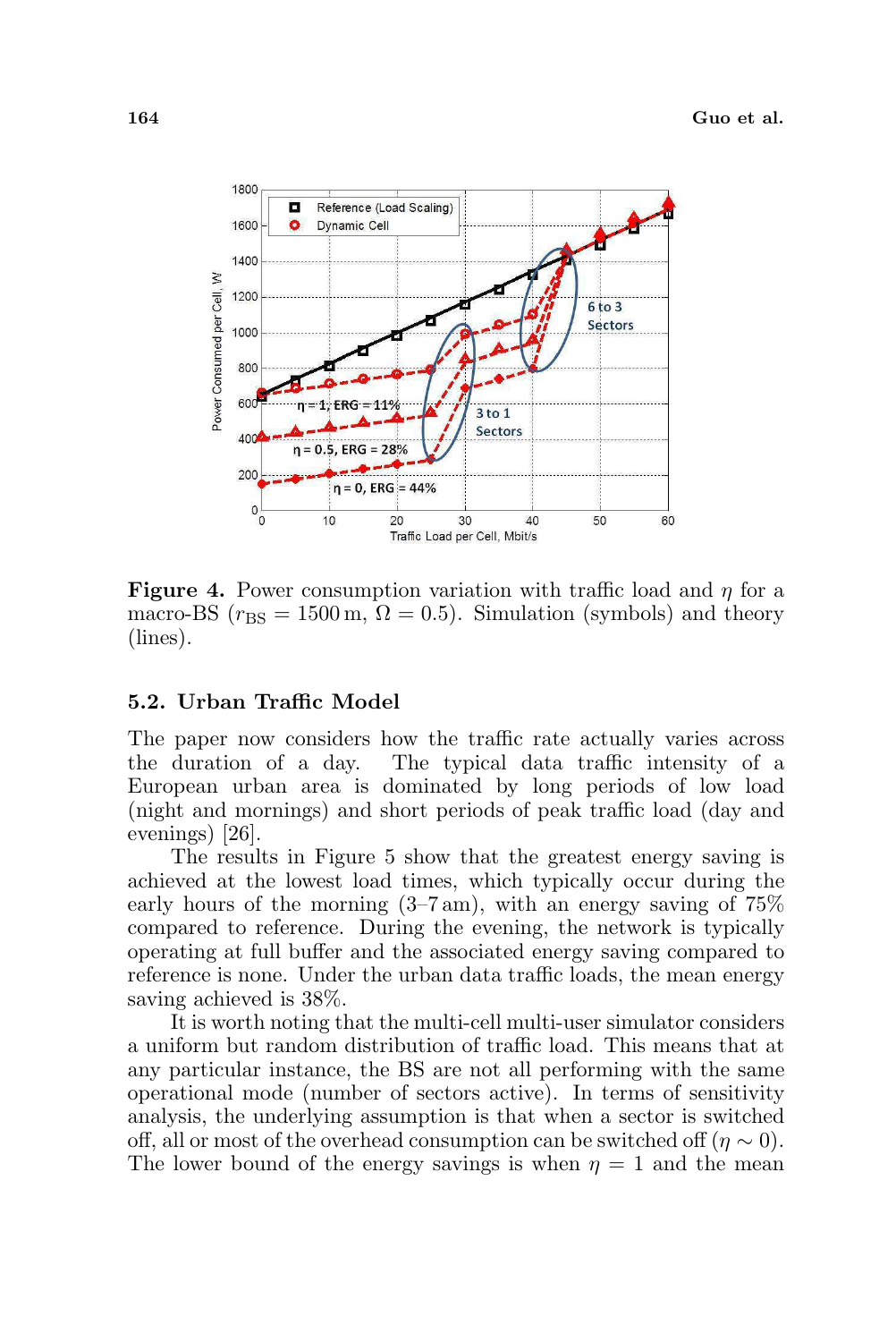

Figure 5. Power consumption variation with data traffic loads throughout a day. Simulation (symbols) and theory (lines).

lower-bound energy saving is 13%. A more general sensitive study has been performed in our previous work [28], whereby it was found that accurate interference and pathloss models were important. This is why a 19-BS interference wrap-around [29] and 3GPP pathloss models have been employed in the simulator, and a good match between simulation and theoretical results are observed.

#### 6. CONCLUSIONS

By incorporating the novel antenna design, the paper has demonstrated how a cellular network can dynamically adjust its capacity and energy consumption in accordance to the traffic load. In comparison with the conventional BS design, the energy savings achieved reach a peak of 75% and a mean of 38% under a realistic traffic profile. The proposed solution is pragmatic in the sense that no additional deployment is needed, as well as no inter-node coordination or network wide control is required.

On a system level, the dynamic BS shows better scalability than the reference BS in terms of reducing energy consumption in accordance to the offered traffic, as well as not sacrificing the coverage pattern of the network significantly. On an antenna level, the proposed design has the potential to yield improved coverage, higher diversity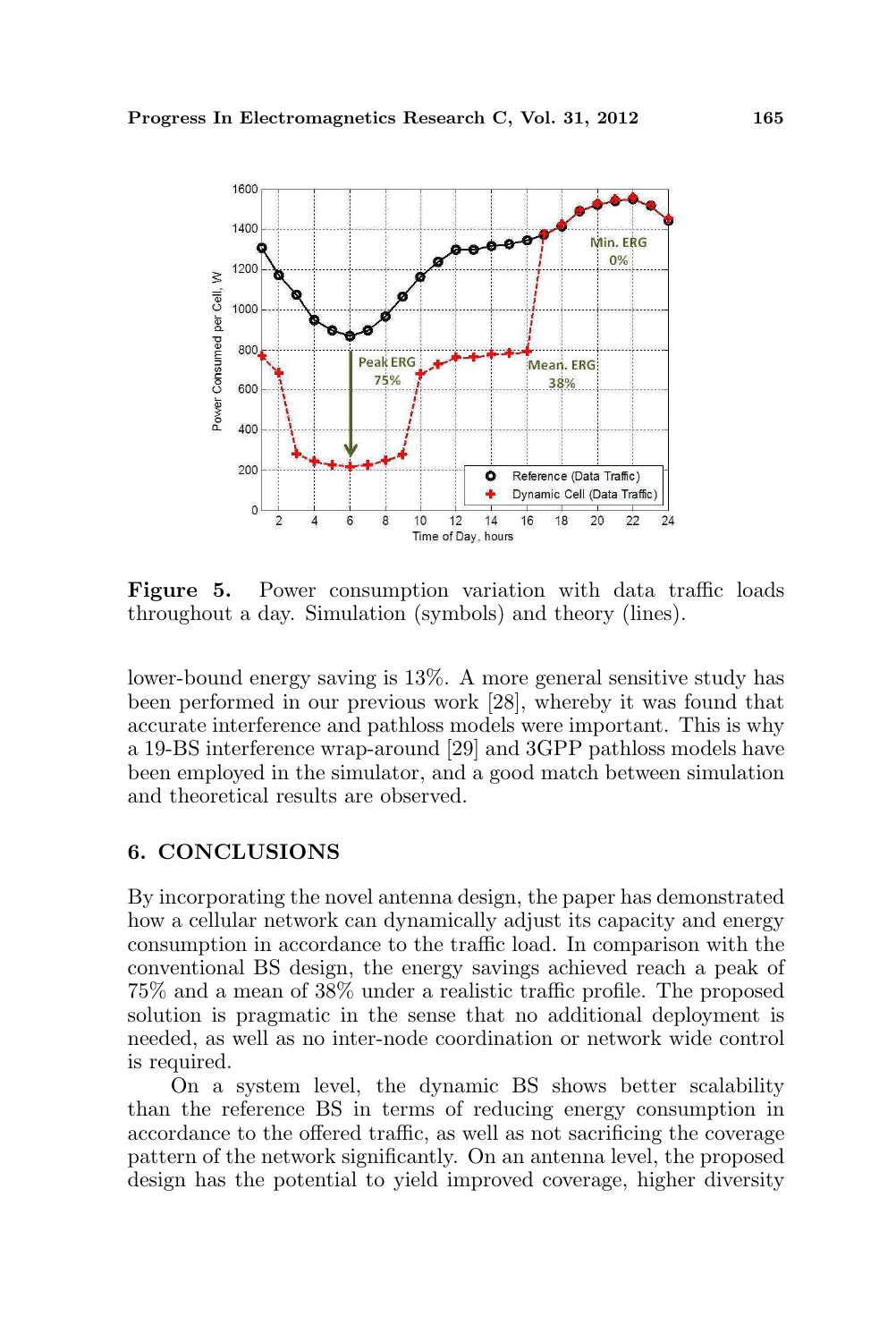and lower transmit power; when compared to existing dynamic antenna designs.

The paper has shown that an integrated system-and-antenna design has resulted in significant operational energy savings, which has a high impact on the future deployment of energy- and cost-efficient mobile communications.

## ACKNOWLEDGMENT

The work papered in this paper has formed part of the Green Radio Research Programme of the Virtual Centre of Excellence in Mobile and Personal Communications, Mobile VCE. Fully detailed technical papers are available to Industrial Members of the Mobile VCE. www.mobilevce.com.

## REFERENCES

- 1. Niu, Z., Y. Wu, J. Gong, and Z. Yang, "Cell zooming for cost-efficient green cellular networks," IEEE Communications Magazine, 74–79, Nov. 2010.
- 2. Auer, G., V. Giannini, I. Godor, P. Skillermark, M. Olsson, M. Imran, D. Sabella, M. Gonzalez, C. Desset, and O. Blume, "Cellular energy efficiency evaluation framework," IEEE Vehicular Technology Conference, VTC Spring, 1–6, May 2011.
- 3. Xiong, C., G. Li, S. Zhang, Y. Chen, and S. Xu, "Energy- and spectral-efficiency tradeoff in downlink OFDMA networks," IEEE Transactions on Wireless Communications, Vol. 10, No. 11, 3874– 3885, Nov. 2011.
- 4. Guo, W. and T. O'Farrell, "Relay deployment in cellular networks: Planning and optimization," IEEE Journal on Selected Areas in Communications (JSAC), Sep. 2012.
- 5. Khirallah, C. and J. Thompson, "Energy and cost impact of relay and femtocell deployments in LTE-advanced," IET Communication, Vol. 5, 2617–2628, Dec. 2011.
- 6. Guo, W. and T. O'Farrell, "Small-net vs. relays in a heterogeneous architecture," Journal of Communications, JCM, 2012.
- 7. Paulraj, R. N. A. and D. Gore, Introduction to Space-time Wireless Communications, Cambridge University Press, UK, 2003.
- 8. Holland, O., V. Friderikos, and A. H. Aghvami, "Energy efficient cross band spectrum management for mobile operators," Proc. IEEE Globecom, 2020–2040, Dec. 2010.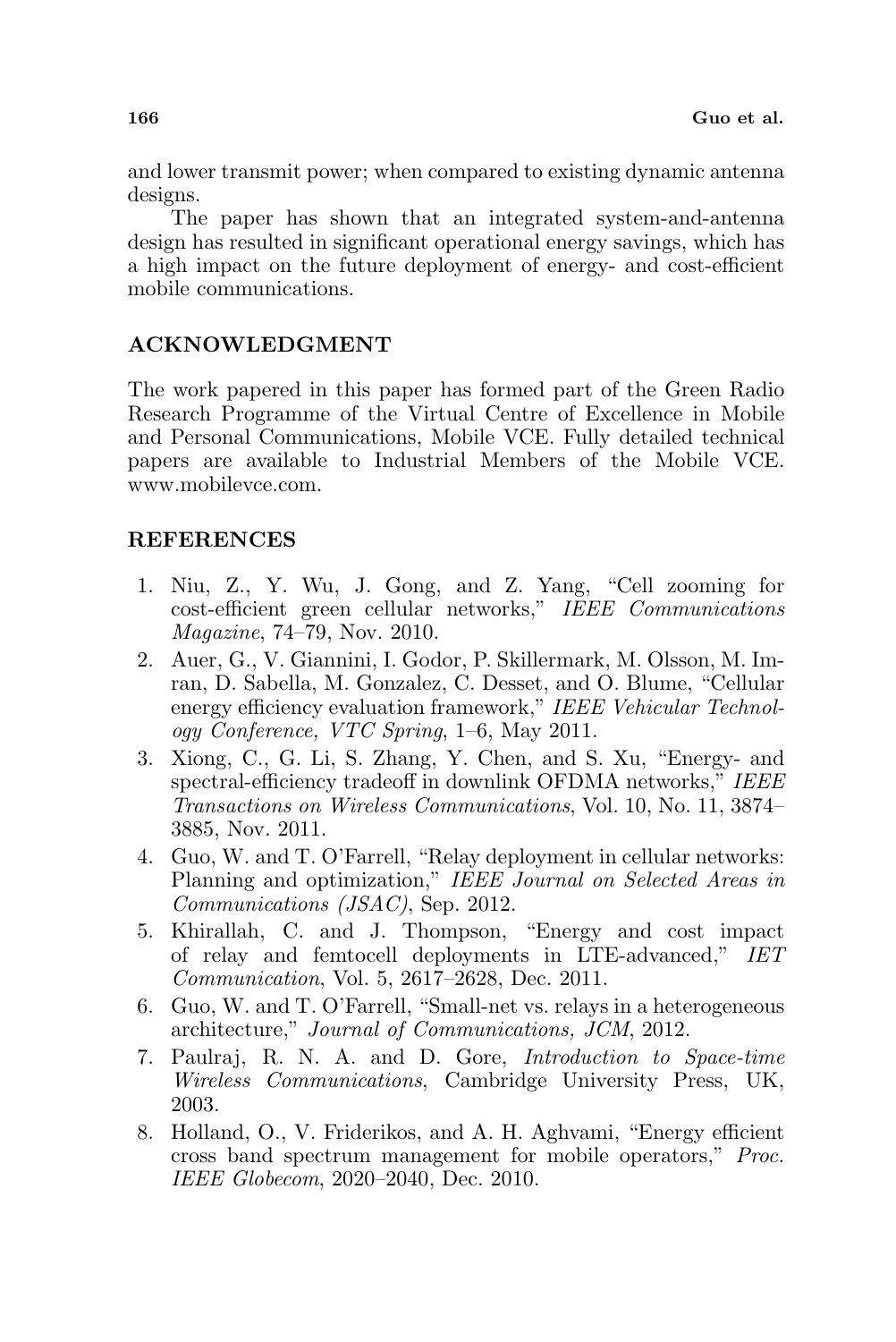Progress In Electromagnetics Research C, Vol. 31, 2012 167

- 9. Christofferson, J., "Energy efficiency by cell reconfiguration: MIMO to non-MIMO and 3-cell sites to omni," Green Wireless Communications and Networks Workshop, GreenNet, May 2010.
- 10. Alexiou, A. and M. Haardt, "Smart antenna technologies for future wireless systems: Trends and challenges," IEEE Communications Magazine, Vol. 42, 90–97, Sep. 2004.
- 11. Benedetti, M., G. Oliveri, P. Rocca, and A. Massa, "A fullyadaptive smart antenna prototype: Ideal model and experimental validation in complex interference scenarios," Progress In Electromagnetics Research, Vol. 96, 173–191, 2009.
- 12. Martinez-Lorenzo, J., M. Arias, O. Rubinos, J. Gutierrez, and A. Garcia-Pino, "A shaped and reconfigurable reflector antenna with sectorial beams for LMDS base station," IEEE Transactions on Antennas and Propagation, Vol. 54, 1346–1349, Apr. 2006.
- 13. Jung, Y. B., "Dual-band reconfigurable antenna for base-station applications," Electronics Letters, Vol. 46, 195–196, Feb. 2010.
- 14. Cai, Y., Y. Guo, and P.-Y. Qin, "Frequency switchable printed yagi-uda dipole sub-array for base station antennas," IEEE Transactions on Antennas and Propagation, Vol. 60, 1639–1642, Mar. 2012.
- 15. Edalati, A. and T. A. Denidni, "Reconfigurable beamwidth antenna based on active partially reflective surfaces," IEEE Antennas and Wireless Propagation Letters, Vol. 8, 1087–1090, 2009.
- 16. Edalati, A., "High-gain reconfigurable sectoral antenna using an active cylindrical FSS structure," IEEE Transactions on Antennas and Propagation, Vol. 59, 2464–2472, 2011.
- 17. 3GPP, "TS 25.463: UTRAN iuant interface: Remote electrical tilting (RET) antennas application part (RETAP) signalling (Release 6)," 3GPP, Technical Report, Dec. 2007.
- 18. Li, G., S. Yang, Y. Chen, and Z.-P. Nie, "A novel electronic beam steering technique in time modulated antenna arrays," Progress In Electromagnetics Research, Vol. 97, 391–405, 2009.
- 19. Ford, K. L. and J. M. Rigelsford, "Street furniture antenna radiation pattern control using AMC surfaces," IEEE Transactions on Antennas and Propagation, Vol. 56, 3049–3052, 2008.
- 20. Rigelsford, J. M., J. M. Collado, and K. L. Ford, "Radiation steering of a low profile street furniture antenna using an active AMC," Antennas and Propagation Conference, LAPC, 529–532, Loughborough, 2010.
- 21. Moradi, K. and S. Nikmehr, "A dual-band dual-polarized